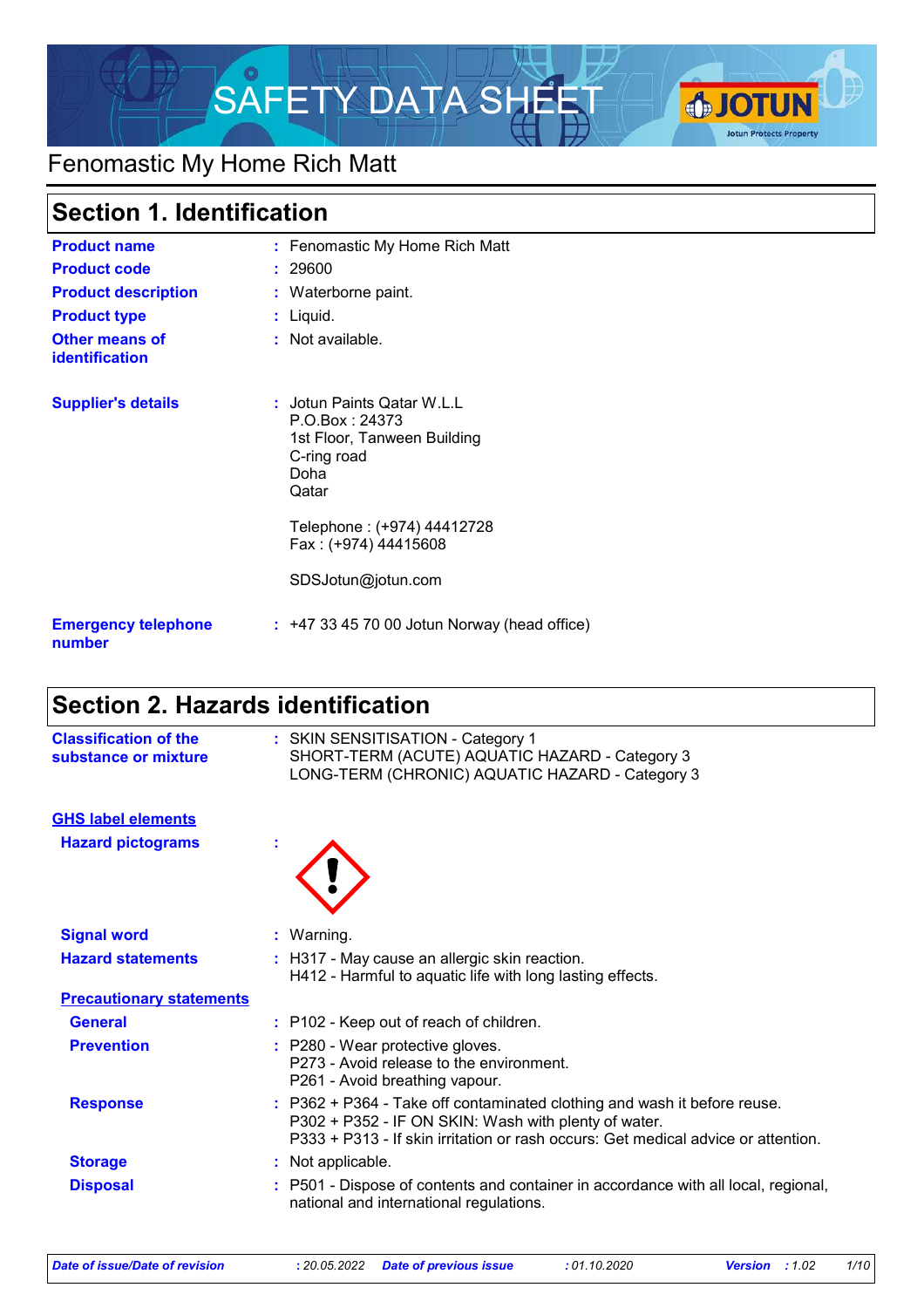### **Section 2. Hazards identification**

**Other hazards which do not :** None known. **result in classification**

### **Section 3. Composition/information on ingredients**

| Substance/mixture     | : Mixture                   |
|-----------------------|-----------------------------|
| <b>Other means of</b> | $\therefore$ Not available. |
| <i>identification</i> |                             |

| <b>CAS number/other identifiers</b> |                   |
|-------------------------------------|-------------------|
| <b>CAS number</b>                   | : Not applicable. |
| <b>EC</b> number                    | : Mixture.        |
| <b>Product code</b>                 | : 29600           |

| <b>Ingredient name</b>                        | $\frac{9}{6}$ | <b>CAS number</b> |
|-----------------------------------------------|---------------|-------------------|
| Alcohols, C16-18 and C18-unsatd., ethoxylated | ≤0.3          | 68920-66-1        |
| Amines, rosin_                                | < 0.1         | 61790-47-4        |
| C(M) T/MIT (3:1)                              | $\leq 0.0081$ | 55965-84-9        |

**There are no additional ingredients present which, within the current knowledge of the supplier and in the concentrations applicable, are classified as hazardous to health or the environment and hence require reporting in this section.**

**Occupational exposure limits, if available, are listed in Section 8.**

### **Section 4. First aid measures**

#### **Description of necessary first aid measures**

| <b>Eye contact</b>  | : Immediately flush eyes with plenty of water, occasionally lifting the upper and lower<br>eyelids. Check for and remove any contact lenses. Continue to rinse for at least 10<br>minutes. Get medical attention if irritation occurs.                                                                                                                                                                                                                                                                                                                                                                                                                                                                                                                                 |
|---------------------|------------------------------------------------------------------------------------------------------------------------------------------------------------------------------------------------------------------------------------------------------------------------------------------------------------------------------------------------------------------------------------------------------------------------------------------------------------------------------------------------------------------------------------------------------------------------------------------------------------------------------------------------------------------------------------------------------------------------------------------------------------------------|
| <b>Inhalation</b>   | : Remove victim to fresh air and keep at rest in a position comfortable for breathing.<br>If not breathing, if breathing is irregular or if respiratory arrest occurs, provide<br>artificial respiration or oxygen by trained personnel. It may be dangerous to the<br>person providing aid to give mouth-to-mouth resuscitation. Get medical attention if<br>adverse health effects persist or are severe. If unconscious, place in recovery<br>position and get medical attention immediately. Maintain an open airway. Loosen<br>tight clothing such as a collar, tie, belt or waistband. In case of inhalation of<br>decomposition products in a fire, symptoms may be delayed. The exposed person<br>may need to be kept under medical surveillance for 48 hours. |
| <b>Skin contact</b> | : Wash with plenty of soap and water. Remove contaminated clothing and shoes.<br>Wash contaminated clothing thoroughly with water before removing it, or wear<br>gloves. Continue to rinse for at least 10 minutes. Get medical attention. In the<br>event of any complaints or symptoms, avoid further exposure. Wash clothing<br>before reuse. Clean shoes thoroughly before reuse.                                                                                                                                                                                                                                                                                                                                                                                  |
| <b>Ingestion</b>    | : Wash out mouth with water. Remove dentures if any. If material has been<br>swallowed and the exposed person is conscious, give small quantities of water to<br>drink. Stop if the exposed person feels sick as vomiting may be dangerous. Do not<br>induce vomiting unless directed to do so by medical personnel. If vomiting occurs,<br>the head should be kept low so that vomit does not enter the lungs. Get medical<br>attention if adverse health effects persist or are severe. Never give anything by<br>mouth to an unconscious person. If unconscious, place in recovery position and get<br>medical attention immediately. Maintain an open airway. Loosen tight clothing such<br>as a collar, tie, belt or waistband.                                   |

#### **Most important symptoms/effects, acute and delayed**

| <b>Potential acute health effects</b> |                                                     |
|---------------------------------------|-----------------------------------------------------|
| Eye contact                           | : No known significant effects or critical hazards. |
| <b>Inhalation</b>                     | : No known significant effects or critical hazards. |
| <b>Skin contact</b>                   | : May cause an allergic skin reaction.              |
|                                       |                                                     |

*Date of issue/Date of revision* **:** *20.05.2022 Date of previous issue : 01.10.2020 Version : 1.02 2/10*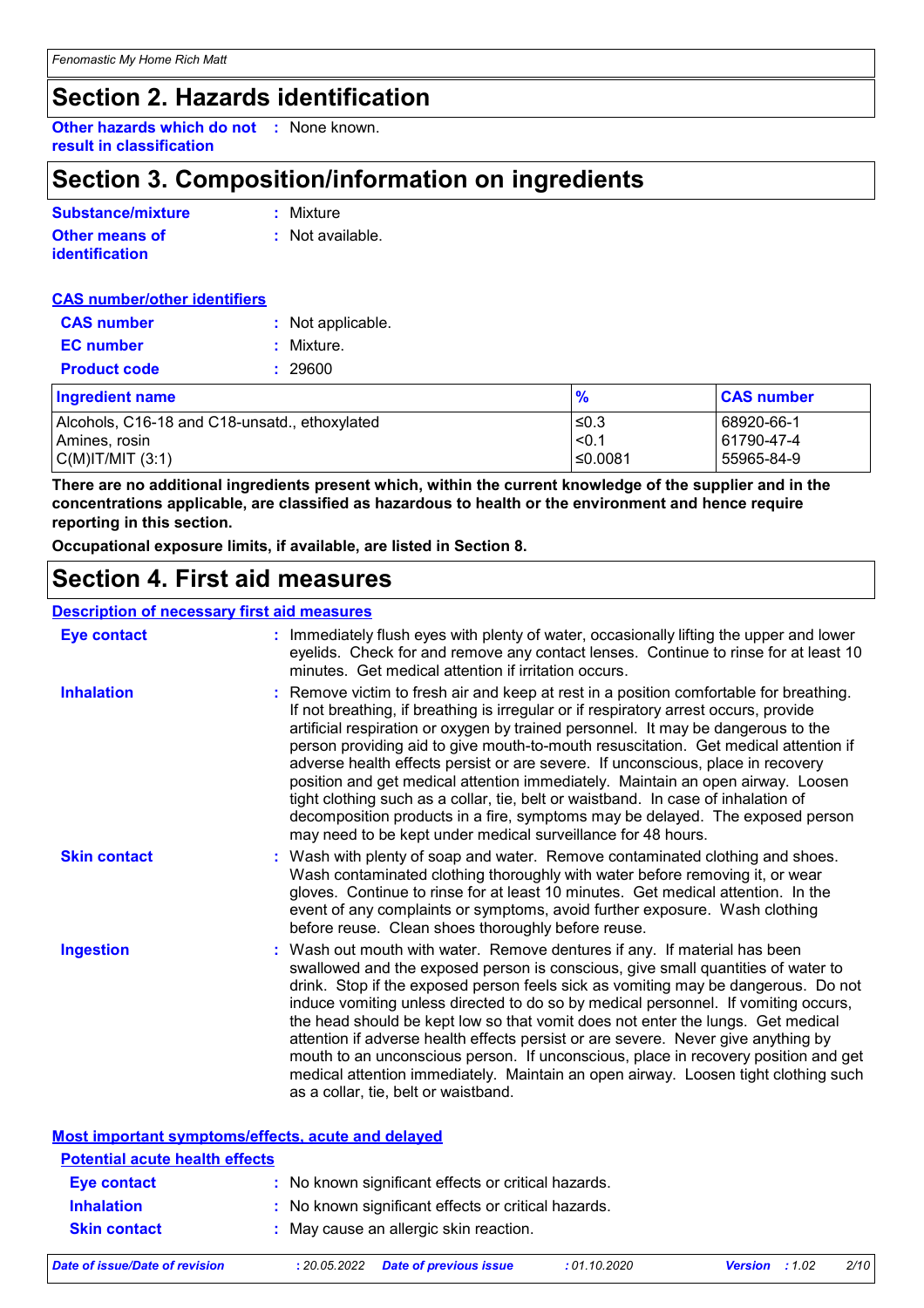## **Section 4. First aid measures**

| : No known significant effects or critical hazards.<br><b>Ingestion</b><br><b>Over-exposure signs/symptoms</b><br>: No specific data.<br>Eye contact<br><b>Inhalation</b><br>$:$ No specific data.<br><b>Skin contact</b><br>: Adverse symptoms may include the following:<br><i>irritation</i><br>redness<br><b>Ingestion</b><br>: No specific data.<br>: In case of inhalation of decomposition products in a fire, symptoms may be delayed.<br><b>Notes to physician</b><br>The exposed person may need to be kept under medical surveillance for 48 hours.<br><b>Specific treatments</b><br>: No specific treatment.<br><b>Protection of first-aiders</b><br>: No action shall be taken involving any personal risk or without suitable training. It<br>may be dangerous to the person providing aid to give mouth-to-mouth resuscitation.<br>Wash contaminated clothing thoroughly with water before removing it, or wear<br>gloves. |  |
|-------------------------------------------------------------------------------------------------------------------------------------------------------------------------------------------------------------------------------------------------------------------------------------------------------------------------------------------------------------------------------------------------------------------------------------------------------------------------------------------------------------------------------------------------------------------------------------------------------------------------------------------------------------------------------------------------------------------------------------------------------------------------------------------------------------------------------------------------------------------------------------------------------------------------------------------|--|
|                                                                                                                                                                                                                                                                                                                                                                                                                                                                                                                                                                                                                                                                                                                                                                                                                                                                                                                                           |  |
| Indication of immediate medical attention and special treatment needed, if necessary                                                                                                                                                                                                                                                                                                                                                                                                                                                                                                                                                                                                                                                                                                                                                                                                                                                      |  |
|                                                                                                                                                                                                                                                                                                                                                                                                                                                                                                                                                                                                                                                                                                                                                                                                                                                                                                                                           |  |
|                                                                                                                                                                                                                                                                                                                                                                                                                                                                                                                                                                                                                                                                                                                                                                                                                                                                                                                                           |  |
|                                                                                                                                                                                                                                                                                                                                                                                                                                                                                                                                                                                                                                                                                                                                                                                                                                                                                                                                           |  |
|                                                                                                                                                                                                                                                                                                                                                                                                                                                                                                                                                                                                                                                                                                                                                                                                                                                                                                                                           |  |
|                                                                                                                                                                                                                                                                                                                                                                                                                                                                                                                                                                                                                                                                                                                                                                                                                                                                                                                                           |  |
|                                                                                                                                                                                                                                                                                                                                                                                                                                                                                                                                                                                                                                                                                                                                                                                                                                                                                                                                           |  |
|                                                                                                                                                                                                                                                                                                                                                                                                                                                                                                                                                                                                                                                                                                                                                                                                                                                                                                                                           |  |

| See toxicological information (Section 11) |  |
|--------------------------------------------|--|
|                                            |  |

## **Section 5. Firefighting measures**

| <b>Extinguishing media</b>                               |                                                                                                                                                                                                                                                                                                      |
|----------------------------------------------------------|------------------------------------------------------------------------------------------------------------------------------------------------------------------------------------------------------------------------------------------------------------------------------------------------------|
| <b>Suitable extinguishing</b><br>media                   | : Use an extinguishing agent suitable for the surrounding fire.                                                                                                                                                                                                                                      |
| <b>Unsuitable extinguishing</b><br>media                 | : None known.                                                                                                                                                                                                                                                                                        |
| <b>Specific hazards arising</b><br>from the chemical     | : In a fire or if heated, a pressure increase will occur and the container may burst.<br>This material is harmful to aquatic life with long lasting effects. Fire water<br>contaminated with this material must be contained and prevented from being<br>discharged to any waterway, sewer or drain. |
| <b>Hazardous thermal</b><br>decomposition products       | : Decomposition products may include the following materials:<br>carbon dioxide<br>carbon monoxide<br>nitrogen oxides<br>metal oxide/oxides                                                                                                                                                          |
| <b>Special protective actions</b><br>for fire-fighters   | : Promptly isolate the scene by removing all persons from the vicinity of the incident if<br>there is a fire. No action shall be taken involving any personal risk or without<br>suitable training.                                                                                                  |
| <b>Special protective</b><br>equipment for fire-fighters | : Fire-fighters should wear appropriate protective equipment and self-contained<br>breathing apparatus (SCBA) with a full face-piece operated in positive pressure<br>mode.                                                                                                                          |

### **Section 6. Accidental release measures**

**Personal precautions, protective equipment and emergency procedures**

| For non-emergency<br>personnel | : No action shall be taken involving any personal risk or without suitable training.<br>Evacuate surrounding areas. Keep unnecessary and unprotected personnel from<br>entering. Do not touch or walk through spilt material. Avoid breathing vapour or<br>mist. Provide adequate ventilation. Wear appropriate respirator when ventilation is<br>inadequate. Put on appropriate personal protective equipment. |
|--------------------------------|-----------------------------------------------------------------------------------------------------------------------------------------------------------------------------------------------------------------------------------------------------------------------------------------------------------------------------------------------------------------------------------------------------------------|
|                                | <b>For emergency responders</b> : If specialised clothing is required to deal with the spillage, take note of any<br>information in Section 8 on suitable and unsuitable materials. See also the<br>information in "For non-emergency personnel".                                                                                                                                                               |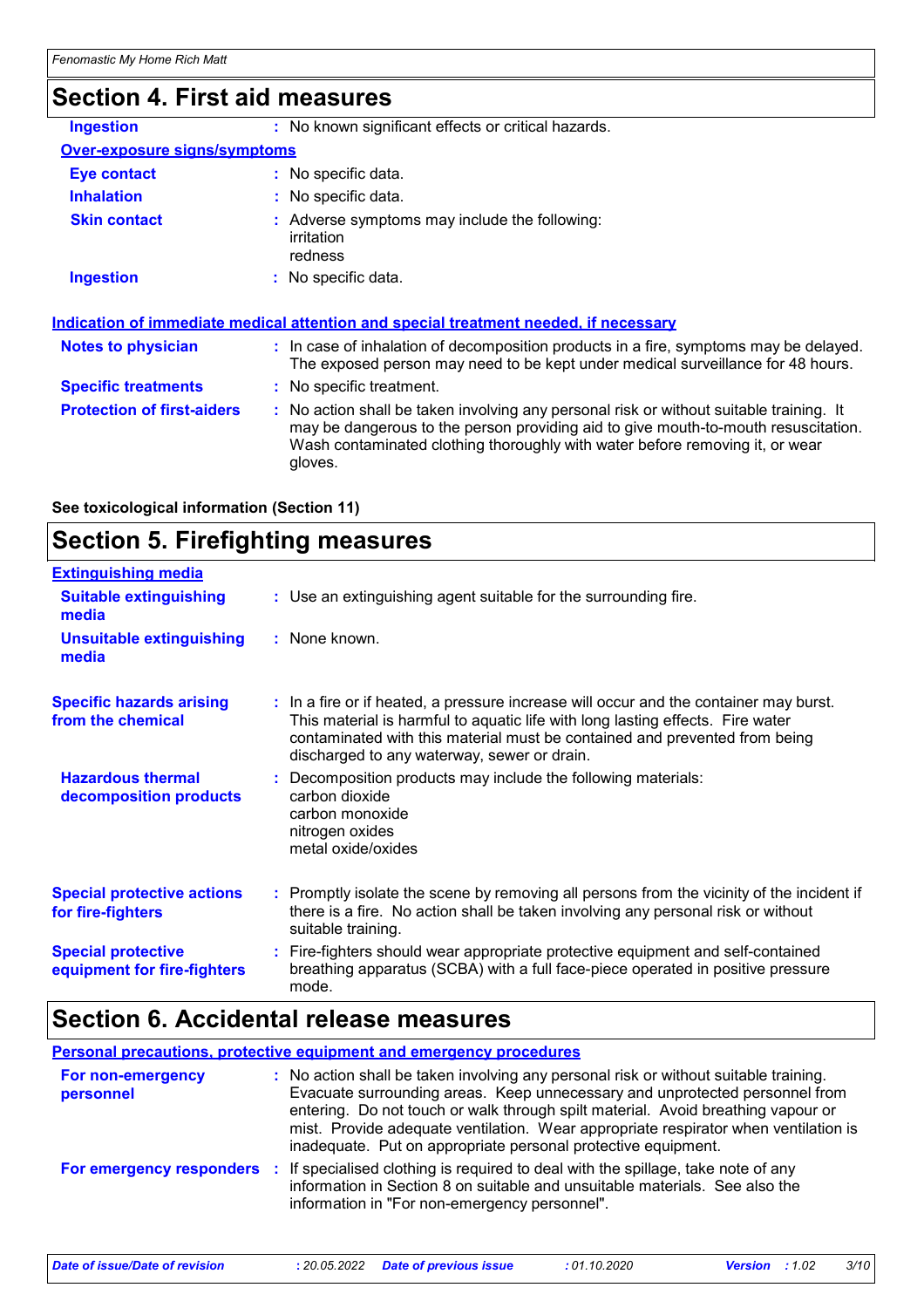### **Section 6. Accidental release measures**

| <b>Environmental precautions</b>                            | : Avoid dispersal of spilt material and runoff and contact with soil, waterways, drains<br>and sewers. Inform the relevant authorities if the product has caused environmental<br>pollution (sewers, waterways, soil or air). Water polluting material. May be harmful<br>to the environment if released in large quantities.                                                                                                                                                                                                                                                                                                                                                                                     |
|-------------------------------------------------------------|-------------------------------------------------------------------------------------------------------------------------------------------------------------------------------------------------------------------------------------------------------------------------------------------------------------------------------------------------------------------------------------------------------------------------------------------------------------------------------------------------------------------------------------------------------------------------------------------------------------------------------------------------------------------------------------------------------------------|
| <b>Methods and material for containment and cleaning up</b> |                                                                                                                                                                                                                                                                                                                                                                                                                                                                                                                                                                                                                                                                                                                   |
| <b>Small spill</b>                                          | : Stop leak if without risk. Move containers from spill area. Dilute with water and mop<br>up if water-soluble. Alternatively, or if water-insoluble, absorb with an inert dry<br>material and place in an appropriate waste disposal container. Dispose of via a<br>licensed waste disposal contractor.                                                                                                                                                                                                                                                                                                                                                                                                          |
| <b>Large spill</b>                                          | : Stop leak if without risk. Move containers from spill area. Approach the release<br>from upwind. Prevent entry into sewers, water courses, basements or confined<br>areas. Wash spillages into an effluent treatment plant or proceed as follows.<br>Contain and collect spillage with non-combustible, absorbent material e.g. sand,<br>earth, vermiculite or diatomaceous earth and place in container for disposal<br>according to local regulations (see Section 13). Dispose of via a licensed waste<br>disposal contractor. Contaminated absorbent material may pose the same hazard<br>as the spilt product. Note: see Section 1 for emergency contact information and<br>Section 13 for waste disposal. |

## **Section 7. Handling and storage**

#### **Advice on general occupational hygiene Conditions for safe storage, : Store in accordance with local regulations. Store in original container protected including any incompatibilities** Eating, drinking and smoking should be prohibited in areas where this material is **:** handled, stored and processed. Workers should wash hands and face before eating, drinking and smoking. Remove contaminated clothing and protective equipment before entering eating areas. See also Section 8 for additional information on hygiene measures. from direct sunlight in a dry, cool and well-ventilated area, away from incompatible materials (see Section 10) and food and drink. Keep container tightly closed and sealed until ready for use. Containers that have been opened must be carefully resealed and kept upright to prevent leakage. Do not store in unlabelled containers. Use appropriate containment to avoid environmental contamination. See Section 10 for incompatible materials before handling or use. **Protective measures** : Put on appropriate personal protective equipment (see Section 8). Persons with a **Protestion** history of skin sensitization problems should not be employed in any process in which this product is used. Do not get in eyes or on skin or clothing. Do not ingest. Avoid breathing vapour or mist. Avoid release to the environment. Keep in the original container or an approved alternative made from a compatible material, kept tightly closed when not in use. Empty containers retain product residue and can be hazardous. Do not reuse container. **Precautions for safe handling**

### **Section 8. Exposure controls/personal protection**

| <b>Control parameters</b><br><b>Occupational exposure limits</b><br>None. |                                                                                                                                                                                                                                                                                                                                 |
|---------------------------------------------------------------------------|---------------------------------------------------------------------------------------------------------------------------------------------------------------------------------------------------------------------------------------------------------------------------------------------------------------------------------|
| <b>Appropriate engineering</b><br>controls                                | : Good general ventilation should be sufficient to control worker exposure to airborne<br>contaminants.                                                                                                                                                                                                                         |
| <b>Environmental exposure</b><br>controls                                 | : Emissions from ventilation or work process equipment should be checked to ensure<br>they comply with the requirements of environmental protection legislation. In some<br>cases, fume scrubbers, filters or engineering modifications to the process<br>equipment will be necessary to reduce emissions to acceptable levels. |
| <b>Individual protection measures</b>                                     |                                                                                                                                                                                                                                                                                                                                 |

*Date of issue/Date of revision* **:** *20.05.2022 Date of previous issue : 01.10.2020 Version : 1.02 4/10*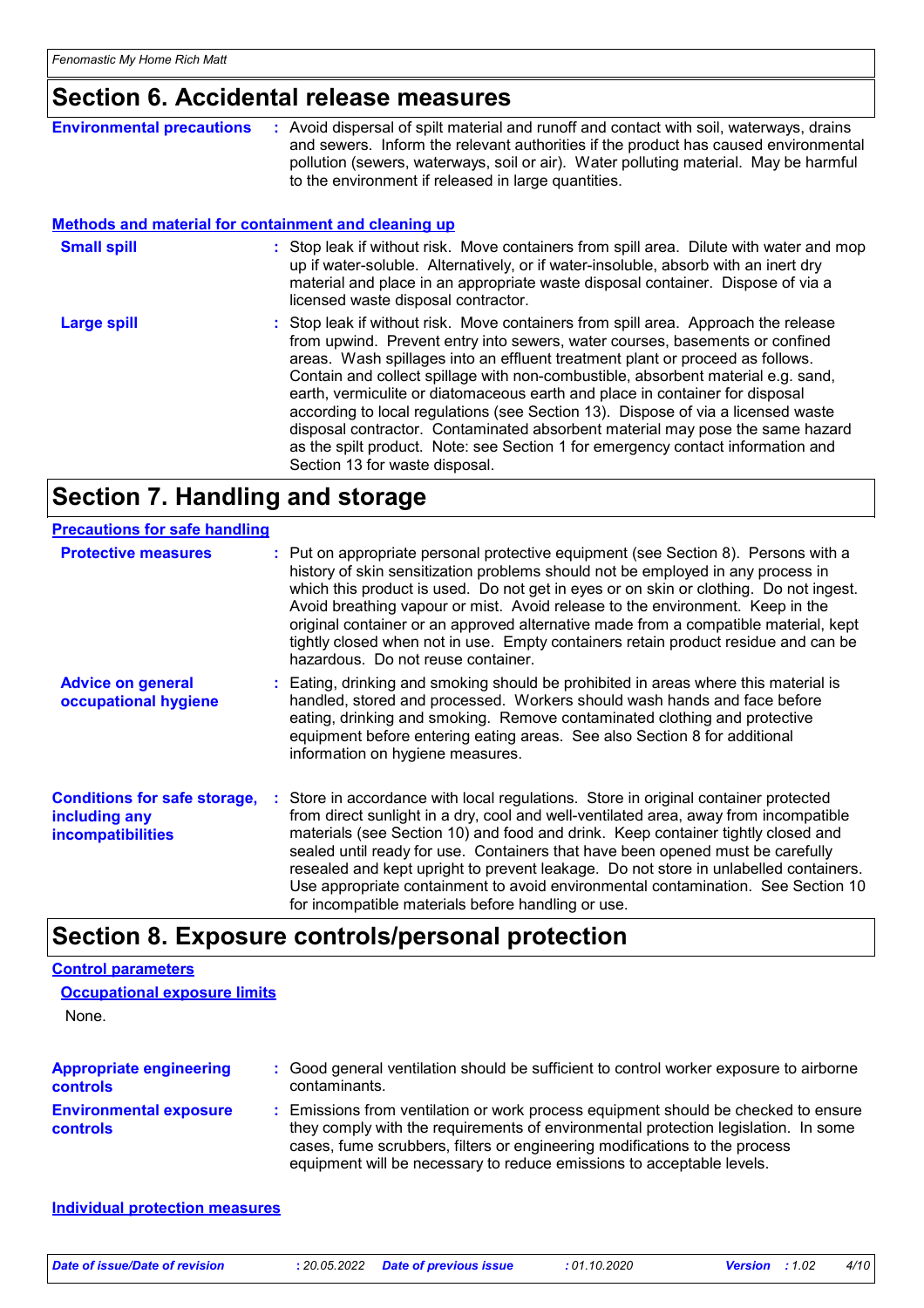# **Section 8. Exposure controls/personal protection**

| <b>Hygiene measures</b>       | : Wash hands, forearms and face thoroughly after handling chemical products, before<br>eating, smoking and using the lavatory and at the end of the working period.<br>Appropriate techniques should be used to remove potentially contaminated clothing.<br>Contaminated work clothing should not be allowed out of the workplace. Wash<br>contaminated clothing before reusing. Ensure that eyewash stations and safety<br>showers are close to the workstation location.                                                                                                                                                                                                                                                                                                                                                                                                                                                                                                                                                                           |
|-------------------------------|-------------------------------------------------------------------------------------------------------------------------------------------------------------------------------------------------------------------------------------------------------------------------------------------------------------------------------------------------------------------------------------------------------------------------------------------------------------------------------------------------------------------------------------------------------------------------------------------------------------------------------------------------------------------------------------------------------------------------------------------------------------------------------------------------------------------------------------------------------------------------------------------------------------------------------------------------------------------------------------------------------------------------------------------------------|
| <b>Eye/face protection</b>    | Safety eyewear complying to EN 166 should be used when a risk assessment<br>indicates this is necessary to avoid exposure to liquid splashes, mists, gases or<br>dusts. If contact is possible, the following protection should be worn, unless the<br>assessment indicates a higher degree of protection: safety glasses with side-<br>shields.                                                                                                                                                                                                                                                                                                                                                                                                                                                                                                                                                                                                                                                                                                      |
| <b>Skin protection</b>        |                                                                                                                                                                                                                                                                                                                                                                                                                                                                                                                                                                                                                                                                                                                                                                                                                                                                                                                                                                                                                                                       |
| <b>Hand protection</b>        | : There is no one glove material or combination of materials that will give unlimited<br>resistance to any individual or combination of chemicals.<br>The breakthrough time must be greater than the end use time of the product.<br>The instructions and information provided by the glove manufacturer on use,<br>storage, maintenance and replacement must be followed.<br>Gloves should be replaced regularly and if there is any sign of damage to the glove<br>material.<br>Always ensure that gloves are free from defects and that they are stored and used<br>correctly.<br>The performance or effectiveness of the glove may be reduced by physical/chemical<br>damage and poor maintenance.<br>Barrier creams may help to protect the exposed areas of the skin but should not be<br>applied once exposure has occurred.<br>Wear suitable gloves tested to EN374.<br>Recommended, gloves(breakthrough time) > 8 hours: nitrile rubber, PVC<br>May be used, gloves(breakthrough time) 4 - 8 hours: polyvinyl alcohol (PVA),<br>neoprene, 4H |
| <b>Body protection</b>        | : Personal protective equipment for the body should be selected based on the task<br>being performed and the risks involved and should be approved by a specialist<br>before handling this product.                                                                                                                                                                                                                                                                                                                                                                                                                                                                                                                                                                                                                                                                                                                                                                                                                                                   |
| <b>Other skin protection</b>  | : Appropriate footwear and any additional skin protection measures should be<br>selected based on the task being performed and the risks involved and should be<br>approved by a specialist before handling this product.                                                                                                                                                                                                                                                                                                                                                                                                                                                                                                                                                                                                                                                                                                                                                                                                                             |
| <b>Respiratory protection</b> | : If workers are exposed to concentrations above the exposure limit, they must use a<br>respirator according to EN 140. By spraying : particulate filter (FFP2 / N95). In<br>confined spaces, use compressed-air or fresh-air respiratory equipment.                                                                                                                                                                                                                                                                                                                                                                                                                                                                                                                                                                                                                                                                                                                                                                                                  |

## **Section 9. Physical and chemical properties**

| <b>Appearance</b>                               |                                                                                                                               |  |  |  |  |
|-------------------------------------------------|-------------------------------------------------------------------------------------------------------------------------------|--|--|--|--|
| <b>Physical state</b>                           | $:$ Liquid.                                                                                                                   |  |  |  |  |
| <b>Colour</b>                                   | : White.                                                                                                                      |  |  |  |  |
| <b>Odour</b>                                    | : Characteristic.                                                                                                             |  |  |  |  |
| <b>Odour threshold</b>                          | : Not applicable.                                                                                                             |  |  |  |  |
| рH                                              | $\div$ 8 to 10                                                                                                                |  |  |  |  |
| <b>Melting point</b>                            | : 0                                                                                                                           |  |  |  |  |
| <b>Boiling point</b>                            | : Lowest known value: $100^{\circ}$ C (212°F) (water). Weighted average: 106.27°C (223.3°F)                                   |  |  |  |  |
| <b>Flash point</b>                              | : Not available.                                                                                                              |  |  |  |  |
| <b>Evaporation rate</b>                         | : Highest known value: 0.36 (water) Weighted average: 0.35 compared with butyl<br>acetate                                     |  |  |  |  |
| <b>Flammability (solid, gas)</b>                | : Not applicable.                                                                                                             |  |  |  |  |
| Lower and upper explosive<br>(flammable) limits | $: 0.6 - 12.6%$                                                                                                               |  |  |  |  |
| <b>Vapour pressure</b>                          | : Highest known value: 3.2 kPa (23.8 mm Hg) (at 20°C) (water). Weighted average:<br>3.04 kPa (22.8 mm Hg) (at $20^{\circ}$ C) |  |  |  |  |
| Date of issue/Date of revision                  | <b>Date of previous issue</b><br>:01.10.2020<br><b>Version</b><br>:1.02<br>5/10<br>: 20.05.2022                               |  |  |  |  |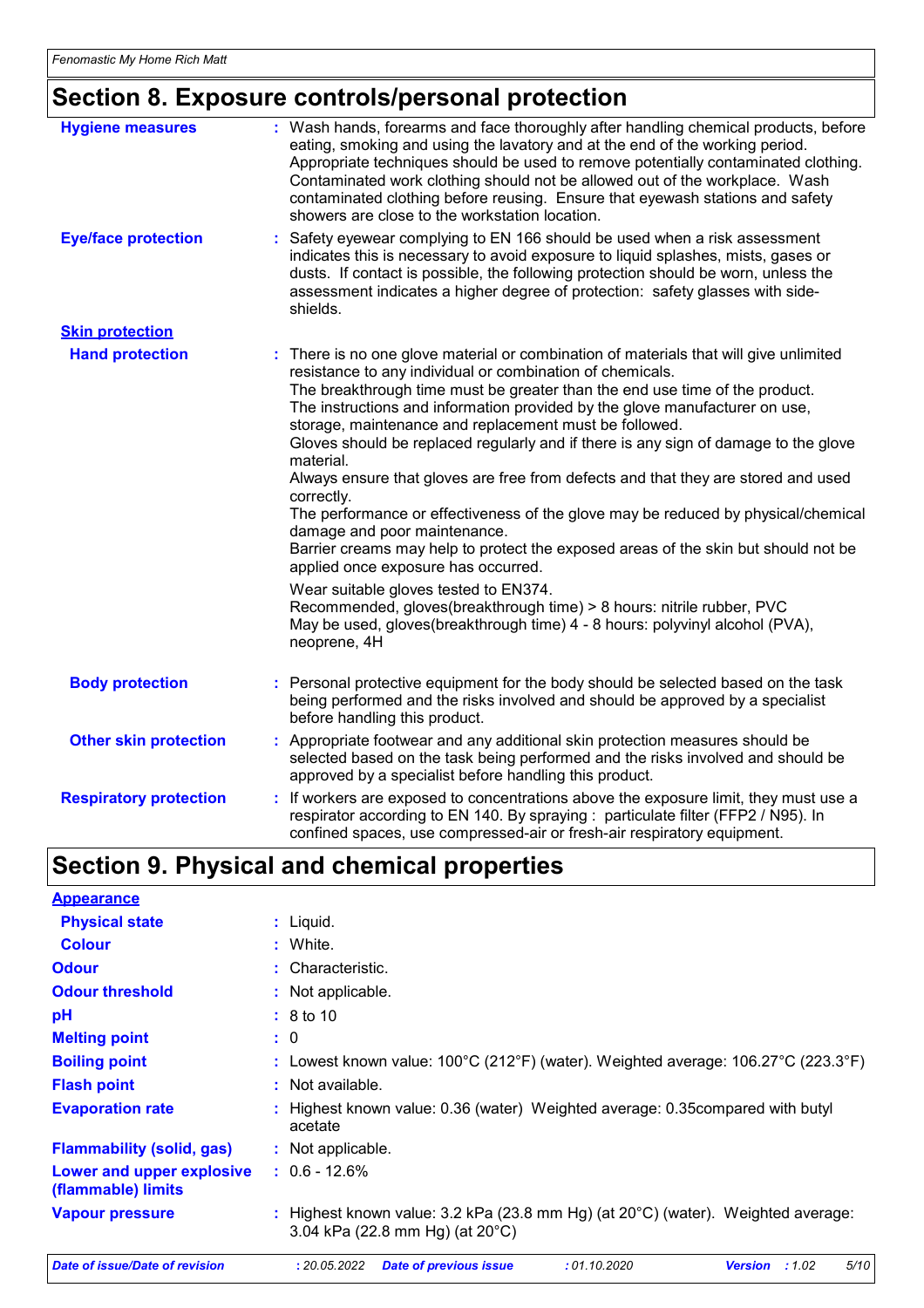## **Section 9. Physical and chemical properties**

| <b>Vapour density</b>                             | : Highest known value: $7.5$ (Air = 1) (propanoic acid, 2-methyl-, monoester with<br>2,2,4-trimethyl-1,3-pentanediol). Weighted average: $5.05$ (Air = 1) |
|---------------------------------------------------|-----------------------------------------------------------------------------------------------------------------------------------------------------------|
| <b>Density</b>                                    | $: 1.235$ to 1.65 g/cm <sup>3</sup>                                                                                                                       |
| <b>Solubility</b>                                 | : Easily soluble in the following materials: cold water and hot water.                                                                                    |
| <b>Partition coefficient: n-</b><br>octanol/water | : Not available.                                                                                                                                          |
| <b>Auto-ignition temperature</b>                  | : Not applicable.                                                                                                                                         |
| <b>Decomposition temperature</b>                  | : Not available.                                                                                                                                          |
| <b>Viscosity</b>                                  | : Kinematic (40°C): $>20.5$ mm <sup>2</sup> /s ( $>20.5$ cSt)                                                                                             |

# **Section 10. Stability and reactivity**

| <b>Reactivity</b>                            | : No specific test data related to reactivity available for this product or its ingredients.              |
|----------------------------------------------|-----------------------------------------------------------------------------------------------------------|
| <b>Chemical stability</b>                    | : The product is stable.                                                                                  |
| <b>Possibility of hazardous</b><br>reactions | : Under normal conditions of storage and use, hazardous reactions will not occur.                         |
| <b>Conditions to avoid</b>                   | : No specific data.                                                                                       |
| <b>Incompatible materials</b>                | : No specific data.                                                                                       |
| <b>Hazardous decomposition</b><br>products   | : Under normal conditions of storage and use, hazardous decomposition products<br>should not be produced. |

## **Section 11. Toxicological information**

### **Information on toxicological effects**

#### **Acute toxicity**

| <b>Product/ingredient name</b> | <b>Besult</b> | <b>Species</b> | <b>Dose</b> | <b>Exposure</b> |
|--------------------------------|---------------|----------------|-------------|-----------------|
| $C(M)$ IT/MIT $(3:1)$          | LD50 Oral     | Rat            | 53 mg/kg    |                 |

#### **Irritation/Corrosion**

| <b>Product/ingredient name</b>                   | <b>Result</b>        | <b>Species</b>                       | <b>Score</b> | <b>Exposure</b> | <b>Observation</b> |
|--------------------------------------------------|----------------------|--------------------------------------|--------------|-----------------|--------------------|
| Alcohols, C16-18 and<br>C18-unsatd., ethoxylated | Skin - Mild irritant | l Mammal -<br>species<br>unspecified |              |                 |                    |
| Amines, rosin                                    | Skin - Mild irritant | l Mammal -<br>species<br>unspecified |              |                 |                    |
|                                                  | Eyes - Mild irritant | Mammal -<br>species<br>unspecified   |              |                 |                    |

#### **Sensitisation**

| <b>Product/ingredient name</b> | ∣Route of<br>exposure | <b>Species</b>                  | <b>Result</b> |
|--------------------------------|-----------------------|---------------------------------|---------------|
| $C(M)$ IT/MIT $(3:1)$          | skin                  | Mammal - species<br>unspecified | Sensitising   |

#### **Mutagenicity**

Not available.

### **Carcinogenicity**

Not available.

#### **Reproductive toxicity**

Not available.

#### **Teratogenicity**

Not available.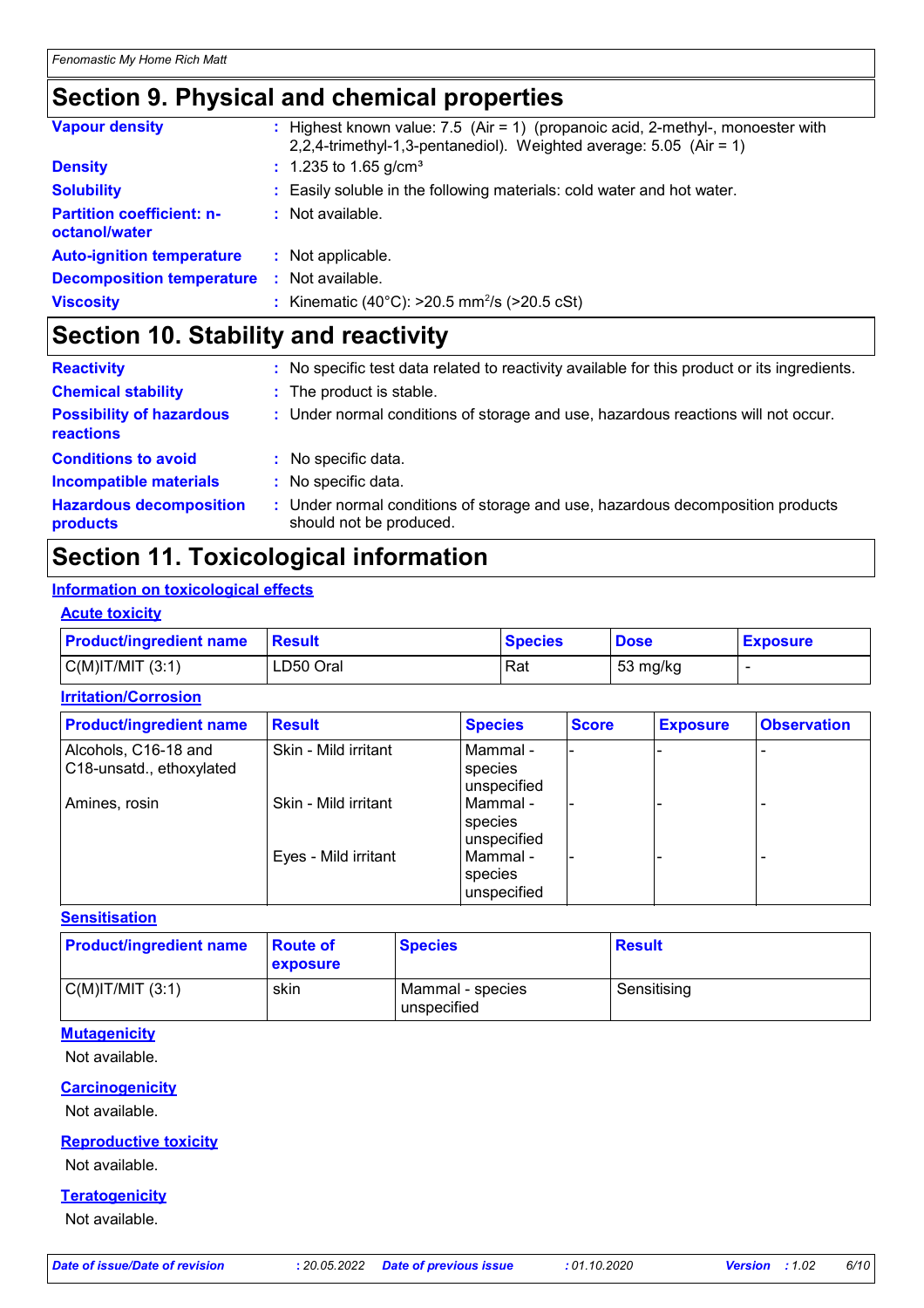# **Section 11. Toxicological information**

| <b>Specific target organ toxicity (single exposure)</b><br>Not available.   |                                                                                                        |
|-----------------------------------------------------------------------------|--------------------------------------------------------------------------------------------------------|
| <b>Specific target organ toxicity (repeated exposure)</b><br>Not available. |                                                                                                        |
| <b>Aspiration hazard</b><br>Not available.                                  |                                                                                                        |
| <b>Information on likely routes</b><br>of exposure                          | : Not available.                                                                                       |
| <b>Potential acute health effects</b>                                       |                                                                                                        |
| <b>Eye contact</b>                                                          | No known significant effects or critical hazards.                                                      |
| <b>Inhalation</b>                                                           | No known significant effects or critical hazards.                                                      |
| <b>Skin contact</b>                                                         | May cause an allergic skin reaction.                                                                   |
| <b>Ingestion</b>                                                            | No known significant effects or critical hazards.                                                      |
|                                                                             | Symptoms related to the physical, chemical and toxicological characteristics                           |
| <b>Eye contact</b>                                                          | : No specific data.                                                                                    |
| <b>Inhalation</b>                                                           | : No specific data.                                                                                    |
| <b>Skin contact</b>                                                         | : Adverse symptoms may include the following:<br>irritation<br>redness                                 |
| <b>Ingestion</b>                                                            | : No specific data.                                                                                    |
|                                                                             | Delayed and immediate effects as well as chronic effects from short and long-term exposure             |
| <b>Short term exposure</b>                                                  |                                                                                                        |
| <b>Potential immediate</b><br>effects                                       | : Not available.                                                                                       |
| <b>Potential delayed effects</b>                                            | : Not available.                                                                                       |
| <b>Long term exposure</b>                                                   |                                                                                                        |
| <b>Potential immediate</b><br>effects                                       | : Not available.                                                                                       |
| <b>Potential delayed effects</b>                                            | : Not available.                                                                                       |
| <b>Potential chronic health effects</b>                                     |                                                                                                        |
| Not available.                                                              |                                                                                                        |
| <b>General</b>                                                              | Once sensitized, a severe allergic reaction may occur when subsequently exposed<br>to very low levels. |
| <b>Carcinogenicity</b>                                                      | No known significant effects or critical hazards.                                                      |
| <b>Mutagenicity</b>                                                         | No known significant effects or critical hazards.                                                      |
| <b>Teratogenicity</b>                                                       | No known significant effects or critical hazards.<br>÷                                                 |
| <b>Developmental effects</b>                                                | No known significant effects or critical hazards.                                                      |
| <b>Fertility effects</b>                                                    | No known significant effects or critical hazards.                                                      |
| <b>Numerical measures of toxicity</b>                                       |                                                                                                        |
| <b>Acute toxicity estimates</b>                                             |                                                                                                        |

Not available.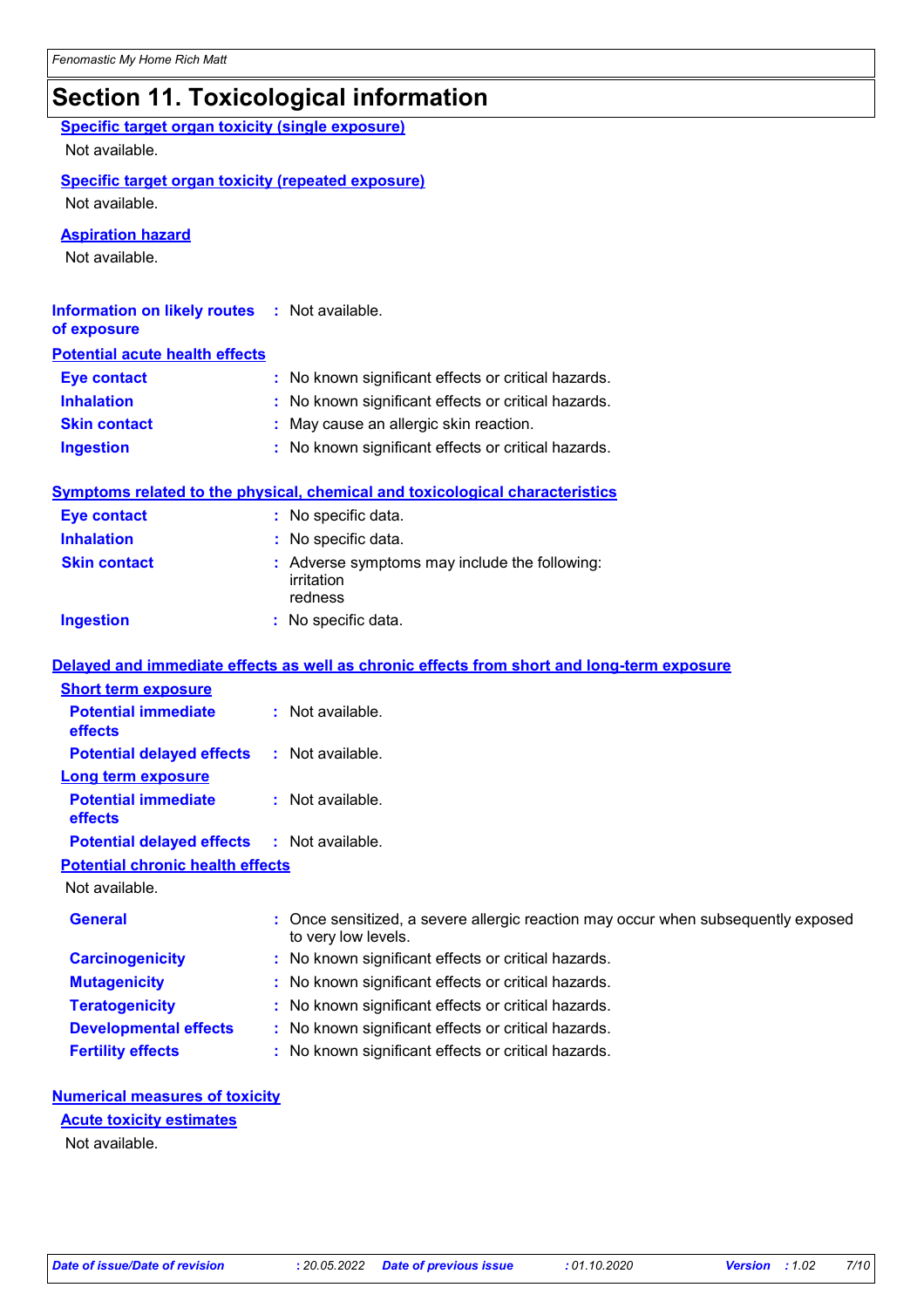## **Section 12. Ecological information**

#### **Toxicity**

| <b>Product/ingredient name</b>                   | <b>Result</b>            | <b>Species</b>                             | <b>Exposure</b> |
|--------------------------------------------------|--------------------------|--------------------------------------------|-----------------|
| Alcohols, C16-18 and<br>C18-unsatd., ethoxylated | Acute LC50 1.3 mg/l      | Fish                                       | 96 hours        |
| $C(M)$ IT/MIT $(3:1)$                            | Acute EC50 0.048 mg/l    | Algae - Pseudokirchneriella<br>subcapitata | 72 hours        |
|                                                  | Acute EC50 0.0052 mg/l   | Algae - Skeletonema costatum               | 48 hours        |
|                                                  | Acute EC50 0.1 mg/l      | Daphnia - Daphnia magna                    | 48 hours        |
|                                                  | Acute LC50 0.22 mg/l     | Fish - Oncorhynchus mykiss                 | 96 hours        |
|                                                  | Acute NOEC 0.00064 mg/l  | Algae - Skeletonema costatum               | 48 hours        |
|                                                  | Chronic NOEC 0.0012 mg/l | Algae - Pseudokirchneriella<br>subcapitata | 72 hours        |
|                                                  | Chronic NOEC 0.004 mg/l  | Daphnia - Daphnia magna                    | 21 days         |
|                                                  | Chronic NOEC 0.098 mg/l  | Fish - Oncorhynchus mykiss                 | 28 days         |

#### **Persistence and degradability**

| <b>Product/ingredient name</b> | <b>Aquatic half-life</b> | <b>Photolysis</b> | Biodegradability |
|--------------------------------|--------------------------|-------------------|------------------|
| C(M) T/MIT (3:1)               |                          |                   | Not readily      |

#### **Bioaccumulative potential**

| <b>Product/ingredient name</b>                   | <b>LogP</b> <sub>ow</sub> | <b>BCF</b> | <b>Potential</b> |
|--------------------------------------------------|---------------------------|------------|------------------|
| Alcohols, C16-18 and<br>C18-unsatd., ethoxylated | 4.2                       |            | high             |
| $C(M)$ T/MIT $(3:1)$                             |                           | 3.16       | low              |

#### **Mobility in soil**

| <b>Soil/water partition</b> | : Not available. |
|-----------------------------|------------------|
| <b>coefficient (Koc)</b>    |                  |

**Other adverse effects** : No known significant effects or critical hazards.

### **Section 13. Disposal considerations**

### **Disposal methods :**

The generation of waste should be avoided or minimised wherever possible. Disposal of this product, solutions and any by-products should at all times comply with the requirements of environmental protection and waste disposal legislation and any regional local authority requirements. Dispose of surplus and nonrecyclable products via a licensed waste disposal contractor. Waste should not be disposed of untreated to the sewer unless fully compliant with the requirements of all authorities with jurisdiction. Waste packaging should be recycled. Incineration or landfill should only be considered when recycling is not feasible. This material and its container must be disposed of in a safe way. Care should be taken when handling emptied containers that have not been cleaned or rinsed out. Empty containers or liners may retain some product residues. Avoid dispersal of spilt material and runoff and contact with soil, waterways, drains and sewers.

### **Section 14. Transport information**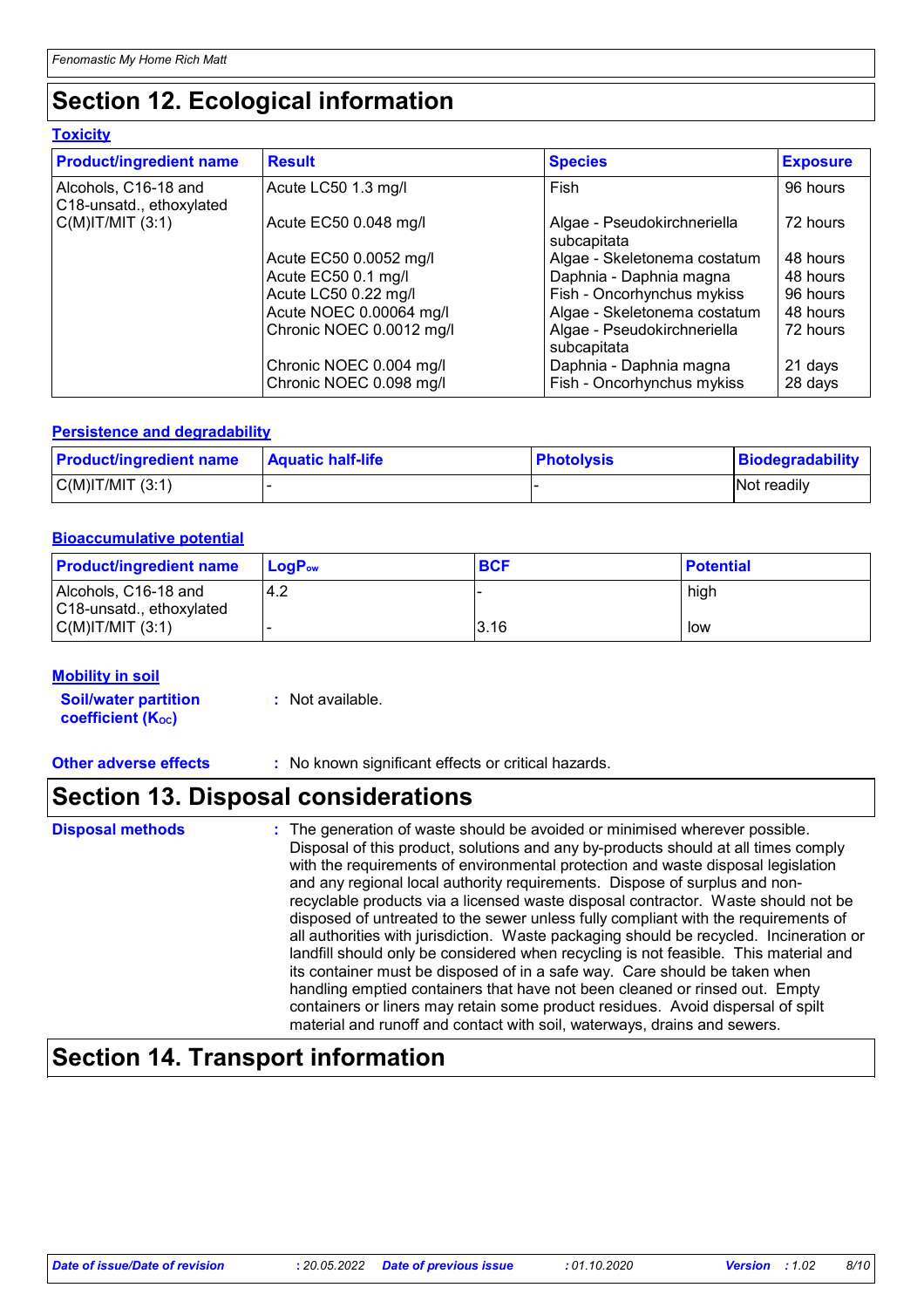## **Section 14. Transport information**

|                                      | <b>ADR/RID</b> | <b>IMDG</b>    | <b>IATA</b>    |
|--------------------------------------|----------------|----------------|----------------|
| <b>UN number</b>                     | Not regulated. | Not regulated. | Not regulated. |
| <b>UN proper</b><br>shipping name    |                |                |                |
| <b>Transport hazard</b><br>class(es) | ۰              |                |                |
| <b>Packing group</b>                 | $\blacksquare$ | -              | ٠              |
| <b>Environmental</b><br>hazards      | No.            | No.            | No.            |
| <b>Additional</b><br>information     |                |                |                |

## **Special precautions for user Transport within user's premises:** always transport in closed containers that are **:**

upright and secure. Ensure that persons transporting the product know what to do in the event of an accident or spillage.

#### **Transport in bulk according :** Not available. **to IMO instruments**

## **Section 15. Regulatory information**

**Safety, health and environmental regulations specific for the product :** No known specific national and/or regional regulations applicable to this product (including its ingredients).

#### **International regulations**

**Chemical Weapon Convention List Schedules I, II & III Chemicals**

Not listed.

#### **Montreal Protocol**

Not listed.

**Stockholm Convention on Persistent Organic Pollutants** Not listed.

### **UNECE Aarhus Protocol on POPs and Heavy Metals**

Not listed.

### **Section 16. Other information**

| <b>History</b>                    |              |
|-----------------------------------|--------------|
| <b>Date of printing</b>           | : 20.05.2022 |
| Date of issue/Date of<br>revision | : 20.05.2022 |
| Date of previous issue            | : 01.10.2020 |
| <b>Version</b>                    | : 1.02       |